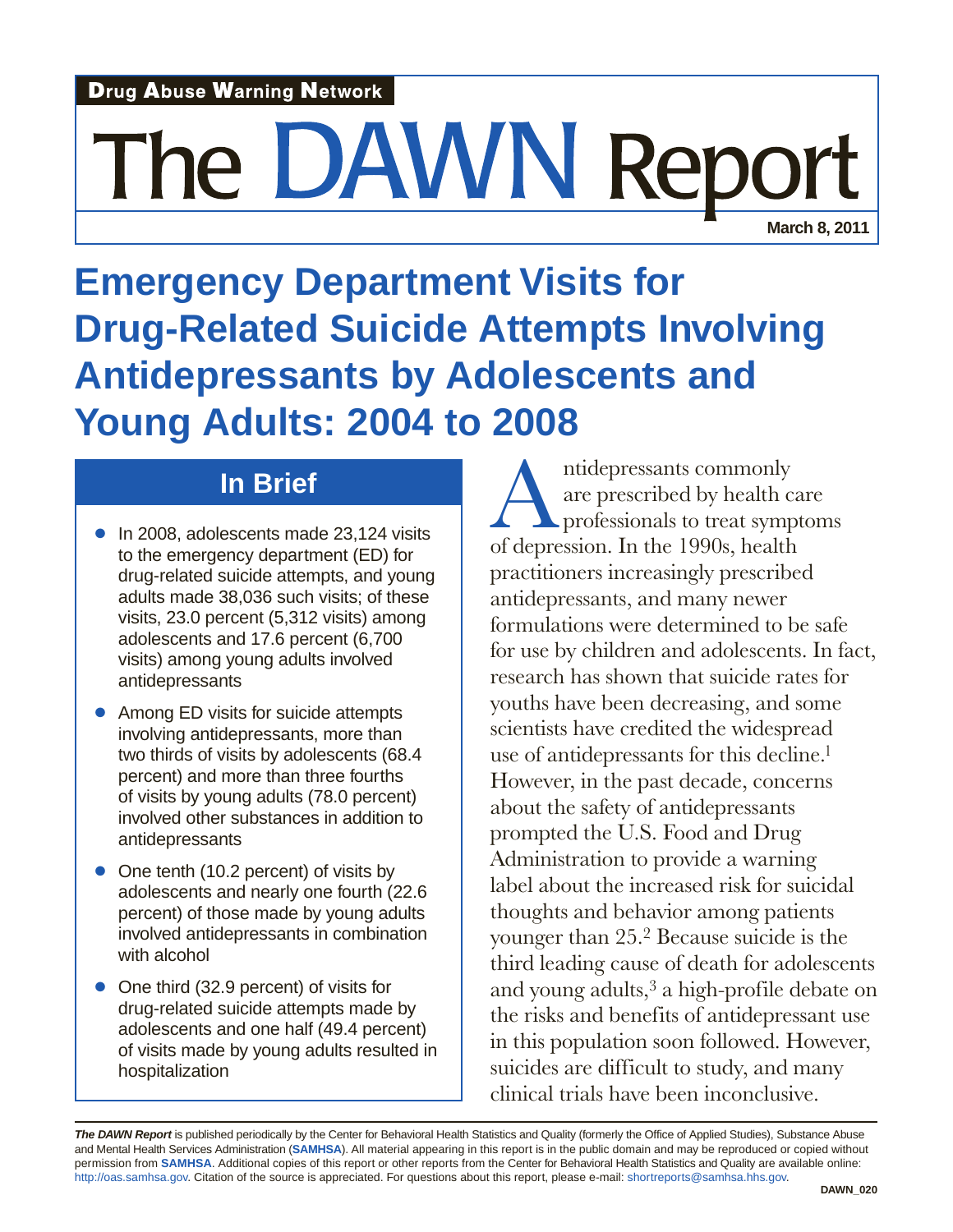

National statistical studies shed light on suicide attempts in general among this younger population and provide some background about these attempts. Past year suicide attempts were reported by 6.3 percent of high school students, 0.9 percent of college undergraduates, and 0.3 percent of graduate students.<sup>4,5</sup> Of those who attempted suicide, 30 percent (approximately 300,000) of high school students, 19 percent (approximately 13,990) of college undergraduates, and 28 percent (approximately 1,874) of graduate students reported that they required medical attention for a suicide attempt.4,5,6,7 Drug overdoses were involved in about half of suicide attempts among college students.8

Because suicide attempts often require emergency medical services, emergency department (ED) data can provide valuable information about this issue. Among ED visits for suicide attempts or intentional self-harm, adolescents aged 12 to 17 made an average of 60,885 visits per year between 2004 and 2008, of

which 73.3 percent were made by females.<sup>3</sup> There was an average of 85,452 such visits among young adults aged 18 to 24 between those same years, of which 56.0 percent were made by females.<sup>9</sup> However, with respect to ED visits involving drug-related suicide attempts in particular, 2008 data show that adolescents made 23,124 visits and young adults made 38,036 visits; gender patterns were similar across these ED visits overall.10,11

The Drug Abuse Warning Network (DAWN) is a public health surveillance system that monitors drugrelated ED visits in the United States. To be a DAWN case, an ED visit must have involved a drug, either as the direct cause of the visit or as a contributing factor. DAWN includes only ED visits for suicide attempts that involve either drugs or alcohol in combination with drugs, so these suicide attempts are not limited to drug overdoses. If there is drug involvement in a suicide attempt by other means (e.g., a patient takes sleeping pills and alcohol and then deliberately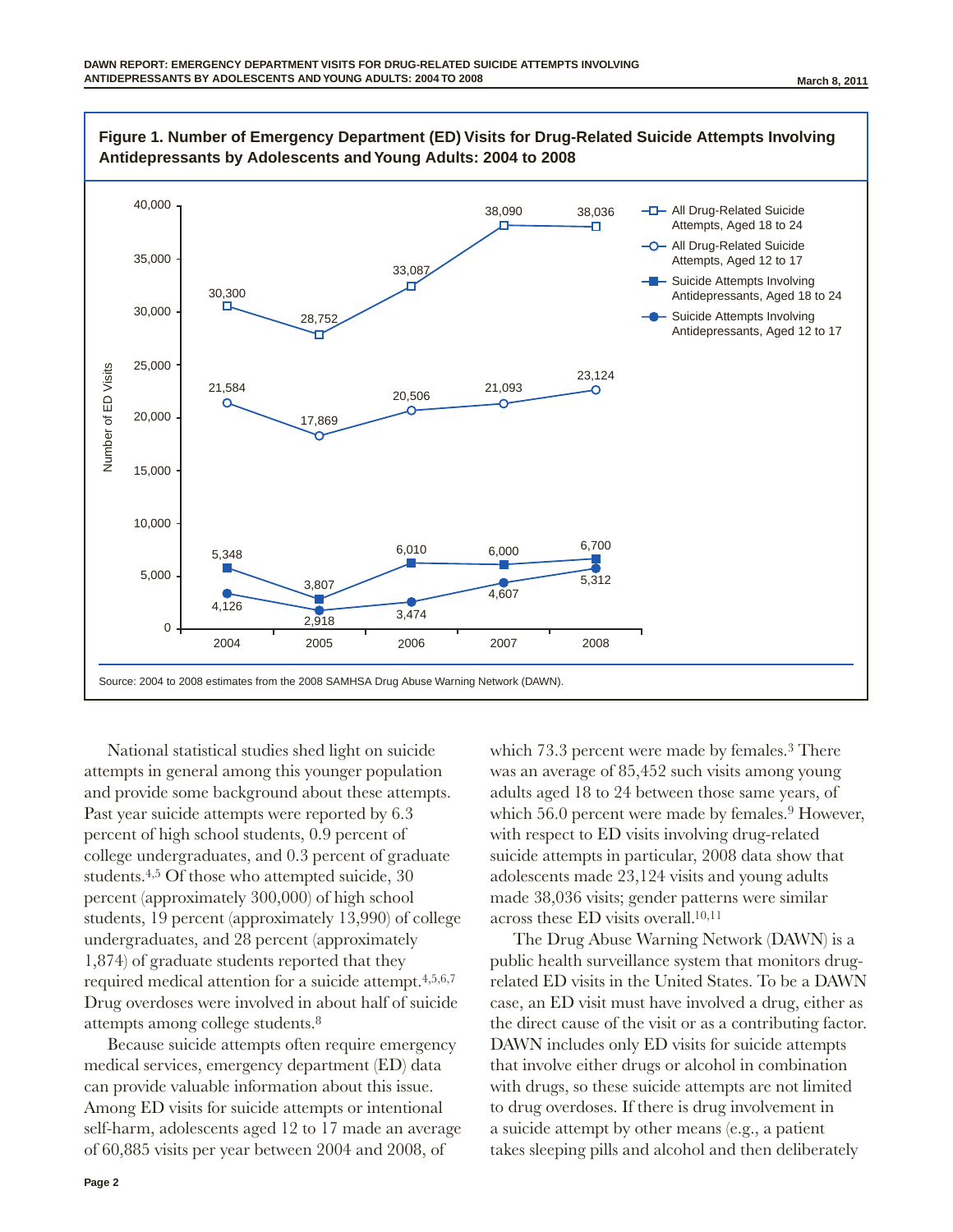**Table 1. Drug Combinations Involved in Emergency Department (ED) Visits for Drug-Related Suicide Attempts Involving Antidepressants by Adolescents and Young Adults: Annual Averages from 2004 to 2008**

| <b>Drug Category</b>                                      | <b>Estimated Number</b><br>of ED Visits per<br>Year,* Persons<br>Aged 12 to 17 | Percentage of<br><b>Visits,* Persons</b><br>Aged 12 to 17 | <b>Estimated Number</b><br>of ED Visits per<br>Year,* Persons<br>Aged 18 to 24 | Percentage of<br><b>Visits,* Persons</b><br>Aged 18 to 24 |
|-----------------------------------------------------------|--------------------------------------------------------------------------------|-----------------------------------------------------------|--------------------------------------------------------------------------------|-----------------------------------------------------------|
| <b>Average Annual ED Visits</b>                           | 4,087                                                                          | 100.0                                                     | 5,573                                                                          | 100.0                                                     |
| Antidepressants Only                                      | 1,291                                                                          | 31.6                                                      | 1,224                                                                          | 22.0                                                      |
| Antidepressants in Combination with<br><b>Other Drugs</b> | 2.796                                                                          | 68.4                                                      | 4,349                                                                          | 78.0                                                      |
| Alcohol                                                   | 415                                                                            | 10.2                                                      | 1,261                                                                          | 22.6                                                      |
| <b>Illicit Drugs</b>                                      | 362                                                                            | 8.9                                                       | 829                                                                            | 14.9                                                      |
| Marijuana                                                 | 310                                                                            | 7.6                                                       | 399                                                                            | 7.2                                                       |
| <b>Other Pharmaceuticals</b>                              | 2,402                                                                          | 58.8                                                      | 3,429                                                                          | 61.5                                                      |
| Drugs That Treat Anxiety and<br>Insomnia                  | 790                                                                            | 19.3                                                      | 1,487                                                                          | 26.7                                                      |
| Pain Relievers                                            | 1,253                                                                          | 30.6                                                      | 1,281                                                                          | 23.0                                                      |
| Narcotic Pain Relievers                                   | 228                                                                            | 5.6                                                       | 422                                                                            | 7.6                                                       |
| Acetaminophen Products                                    | 399                                                                            | 9.8                                                       | 440                                                                            | 7.9                                                       |
| <b>Ibuprofen Products</b>                                 | 495                                                                            | 12.1                                                      | 332                                                                            | 6.0                                                       |
| Antipsychotics                                            | 546                                                                            | 13.4                                                      | 905                                                                            | 16.2                                                      |
| Anticonvulsants                                           | 362                                                                            | 8.9                                                       | 675                                                                            | 12.1                                                      |

\* Because multiple drugs may be involved in each visit, estimates of visits by drug may add to more than the total, and percentages may add to more than 100 percent.

Source: 2004 to 2008 estimates from the 2008 SAMHSA Drug Abuse Warning Network (DAWN).

crashes his or her car), the case is included as drug related. However, it should be noted that DAWN does not record all medications currently taken by patients but only records drugs that the ED staff believe were involved in the medical emergency that resulted in the ED visit. To the extent that antidepressants contribute indirectly to the likelihood that a person attempts suicide (e.g., having depression may increase the chance of suicide) but not directly to the medical emergency at hand, DAWN may understate the role of antidepressants.

This issue of The DAWN Report focuses on ED visits for drug-related suicide attempts involving antidepressants, focusing on adolescents (persons aged 12 to 17) and young adults (persons aged 18 to 24) by examining recent trends and reporting annual averages based on combined 2004 to 2008 data.

#### **Overview**

Among ED visits for drug-related suicide attempts in 2008, 23.0 percent (5,312 visits) of visits by adolescents and 17.6 percent (6,700 visits) of visits by young adults involved antidepressants. The overall trend data from 2004 to 2008 show no significant changes in the number of ED visits for all drugrelated suicide attempts among young adults or adolescents (Figure 1). However, for young adults, there were statistically significant increases in the number of drug-related ED visits for suicide attempts involving antidepressants between 2005 and 2006 (3,807 vs. 6,010 visits) and between 2005 and 2008 (3,807 vs. 6,700 visits).

Between 2004 and 2008, there was an annual average of 9,660 ED visits for drug-related suicide attempts involving antidepressants by adolescents aged 12 to 17 and young adults aged 18 to 24.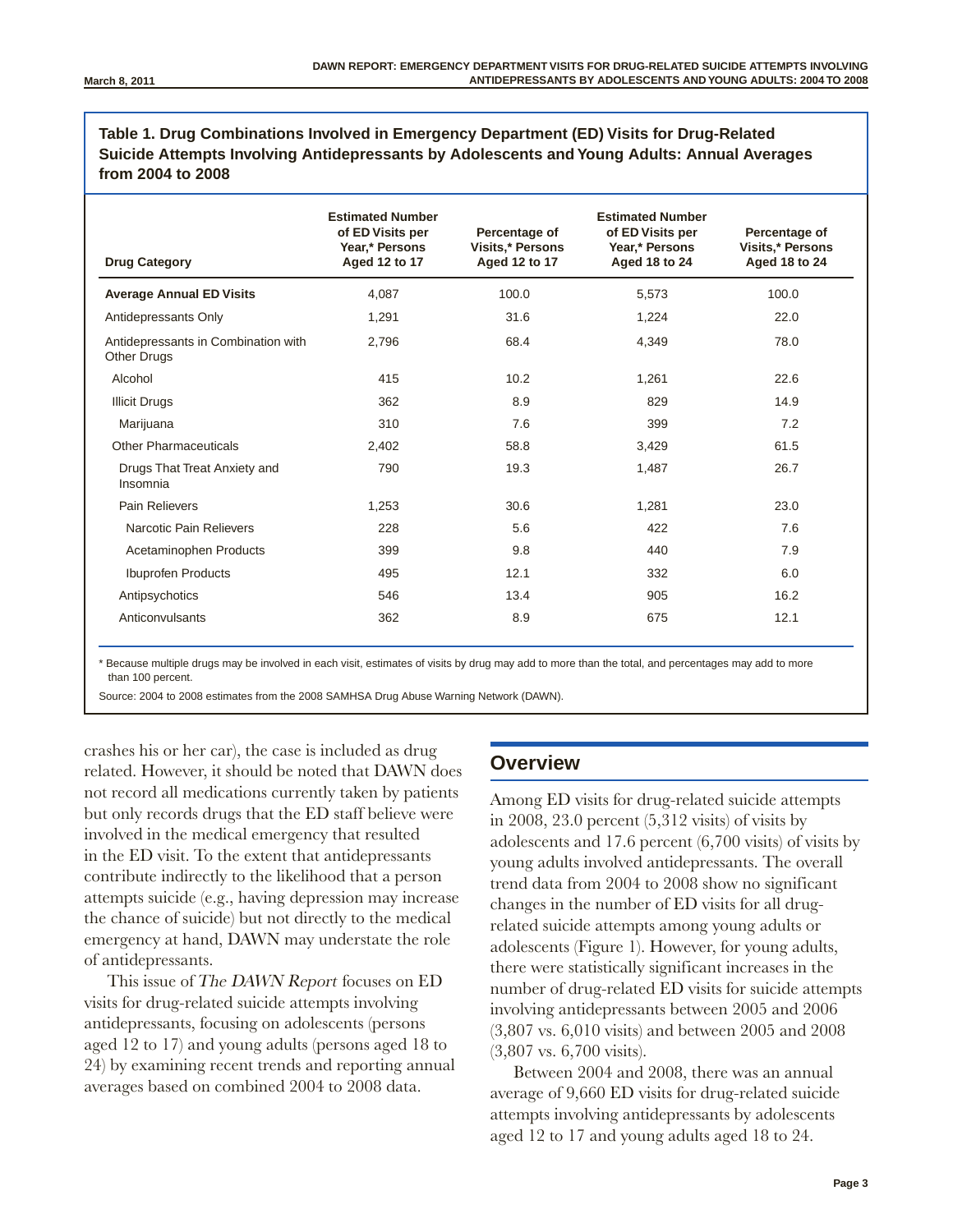| <b>Disposition</b>               | <b>Estimated Number</b><br>of ED Visits per Year,<br><b>Persons Aged</b><br>12 to 17 | <b>Percentage of Visits,</b><br><b>Persons Aged</b><br>12 to 17 | <b>Estimated Number</b><br>of ED Visits per Year,<br><b>Persons Aged</b><br>18 to 24 | <b>Percentage of Visits,</b><br><b>Persons Aged</b><br>18 to 24 |
|----------------------------------|--------------------------------------------------------------------------------------|-----------------------------------------------------------------|--------------------------------------------------------------------------------------|-----------------------------------------------------------------|
| <b>Treated and Released</b>      | 1,130                                                                                | 27.6                                                            | 966                                                                                  | 17.3                                                            |
| Discharged Home                  | 814                                                                                  | 19.9                                                            | 769                                                                                  | 13.8                                                            |
| Released to Police/Jail          | $\star$                                                                              | $\star$                                                         | $\star$                                                                              | $\star$                                                         |
| Referred to Detox/Treatment      | $\star$                                                                              | $\star$                                                         | 78                                                                                   | 1.4                                                             |
| <b>Admitted to Same Hospital</b> | 1,345                                                                                | 32.9                                                            | 2,751                                                                                | 49.4                                                            |
| Intensive/Critical Care          | 387                                                                                  | 9.5                                                             | 1,154                                                                                | 20.7                                                            |
| Chemical Dependency/Detox        | $\star$                                                                              | $\star$                                                         | $\star$                                                                              | $\star$                                                         |
| Psychiatric Unit                 | 428                                                                                  | 10.5                                                            | 728                                                                                  | 13.1                                                            |
| Other Inpatient Unit             | 529                                                                                  | 12.9                                                            | 867                                                                                  | 15.6                                                            |
| <b>All Other Dispositions</b>    | 1,612                                                                                | 39.4                                                            | 1,856                                                                                | 33.3                                                            |
| <b>Transferred</b>               | 1,551                                                                                | 38.0                                                            | 1,646                                                                                | 29.5                                                            |
| Left Against Medical Advice      | $\star$                                                                              | $\star$                                                         | $\star$                                                                              | $\star$                                                         |
| Died                             | $\star$                                                                              | $\star$                                                         | $\star$                                                                              | $\star$                                                         |
| Other                            | $\star$                                                                              | $\star$                                                         | 152                                                                                  | 2.7                                                             |

**Table 2. Disposition of Emergency Department (ED) Visits for Drug-Related Suicide Attempts Involving Antidepressants by Adolescents and Young Adults: Annual Averages from 2004 to 2008**

\* Estimate suppressed because of low statistical precision.

Source: 2004 to 2008 estimates from the 2008 SAMHSA Drug Abuse Warning Network (DAWN).

Between these years, females made up three fourths of visits by adolescents (74.7 percent) and two thirds of visits by young adults (65.2 percent).

### **Antidepressants in combination with Other Substances**

Among ED visits for suicide attempts involving antidepressants, more than two thirds of visits by adolescents (68.4 percent) and more than three fourths of visits by young adults (78.0 percent) involved other substances in addition to antidepressants (Table 1). Other types of pharmaceuticals were the most common drugs used in combination with antidepressants for both age groups (58.8 percent of visits made by adolescents and 61.5 percent of visits made by young adults), and for each group, the most commonly found pharmaceuticals were pain relievers and drugs to treat anxiety and insomnia.

One tenth (10.2 percent) of visits by adolescents and nearly one fourth (22.6 percent) of those made by young adults involved antidepressants in combination with alcohol. Antidepressants in combination with illicit drug use were found in 8.9 percent of visits by adolescents and 14.9 percent of visits by young adults.

### **Disposition of ED Visits by Age group**

Among ED visits involving suicide attempts and antidepressants, 27.6 percent of adolescents and 17.3 percent of young adults were treated and released (Table 2). One third (32.9 percent) of visits made by adolescents and one half (49.4 percent) of visits made by young adults resulted in hospitalization. Of those admitted to the hospital, an annual average of 387 visits by adolescents and 1,154 visits by young adults required intensive or critical care, 428 visits by adolescents and 728 visits by young adults required an admission to the psychiatric unit, and 529 visits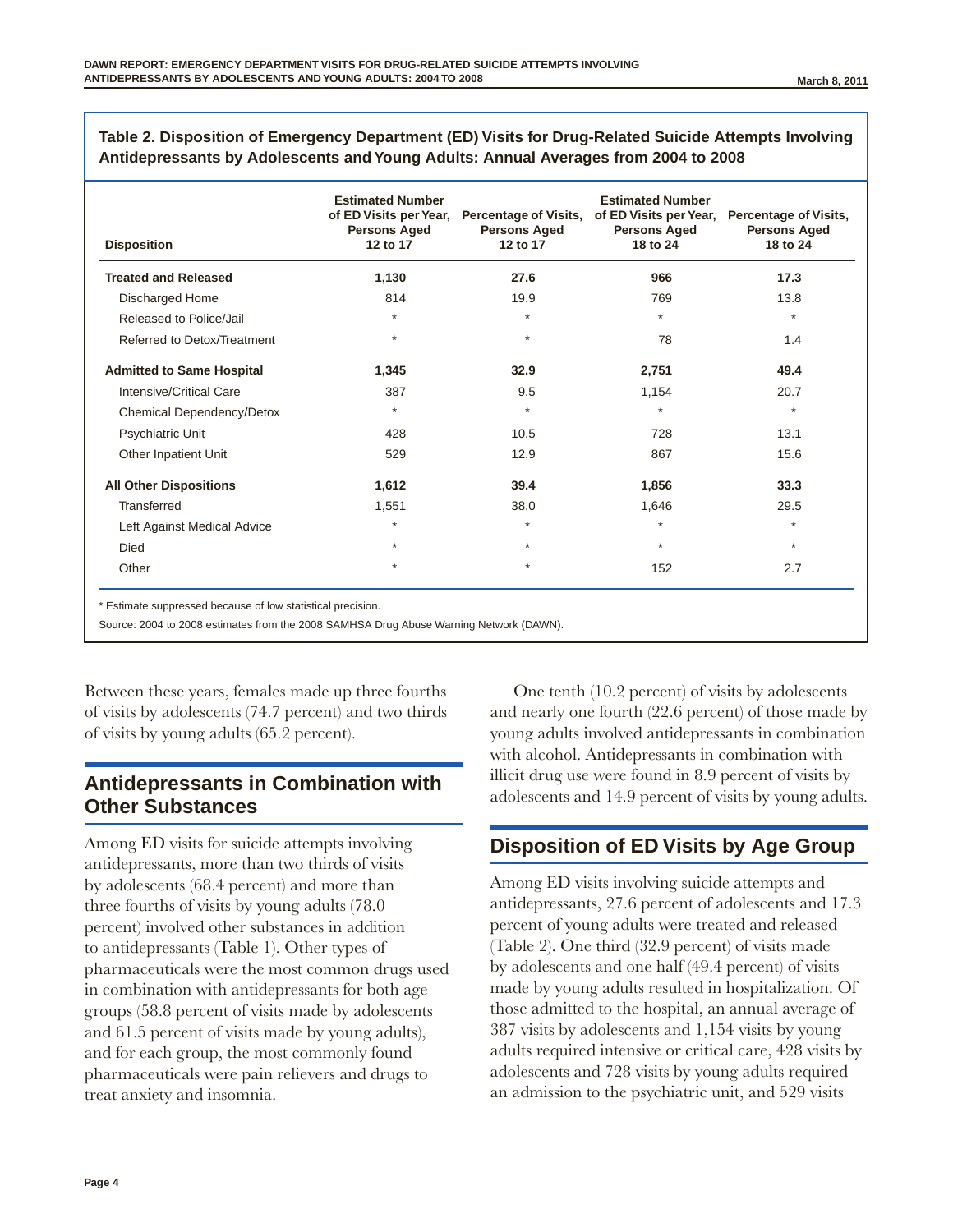by adolescents and 867 visits by young adults were admitted to some other inpatient unit. A sizeable portion of visits made by adolescents (1,551 visits) and young adults (1,646 visits) resulted in the patients being transferred to a different health care facility.

#### **Discussion**

Suicide prevention is essential for reducing one of the leading causes of death among young people. As noted earlier, the increased use of antidepressants by young people was accompanied by reductions in suicide rates; however, suicidal behavior in patients taking antidepressants as directed may still be a cause for great concern, and the debate continues regarding the appropriate use of antidepressants among adolescents and young adults. Further monitoring of drug-related suicide attempts is critical as treatment practices and pharmaceuticals treating mental health conditions evolve.10,11 Similarly, continued tracking of adverse health effects related to antidepressant use will also be important for ensuring increased patient safety.

For both age cohorts, ED visits for suicide attempts involving antidepressants were more common among females than males. Further research will be needed to confirm whether or not gender differences account for differing susceptibility to suicidal behavior while taking antidepressants.

The majority of suicide attempts among adolescents and young adults that involved antidepressants also involved other drugs, some of which may have been used to deliberately overdose. Before prescribing antidepressants, health professionals can routinely inquire about other prescription medications and consider the potential for overdose, especially for drugs to treat anxiety and insomnia and pain relievers. It is also important to provide appropriate warnings about the dangers of mixing these drugs with alcohol or other drugs (including over-the-counter medications) and to educate parents/caretakers about the potentially harmful effects of antidepressants for this younger population.

#### **End Notes**

- McCain, J. A. (2009). Antidepressants and suicide in adolescents and adults: A public health experiment with unintended consequences? Pharmacy and Therapeutics, 34(7), 355-378. [Available as a PDF at [http://](http://www.ncbi.nlm.nih.gov/pmc/articles/PMC2799109/pdf/ptj34_7p355.pdf) [www.ncbi.nlm.nih.gov/pmc/articles/PMC2799109/pdf/ptj34\\_7p355.pdf](http://www.ncbi.nlm.nih.gov/pmc/articles/PMC2799109/pdf/ptj34_7p355.pdf)]
- $2$  U.S. Food and Drug Administration. (2007, May 2). FDA proposes new warnings about suicidal thinking, behavior in young adults who take antidepressant medications (FDA News Release). Retrieved from [http://www.fda.gov/NewsEvents/Newsroom/PressAnnouncements/2007/](http://www.fda.gov/NewsEvents/Newsroom/PressAnnouncements/2007/ucm108905.htm) [ucm108905.htm](http://www.fda.gov/NewsEvents/Newsroom/PressAnnouncements/2007/ucm108905.htm)
- <sup>3</sup> Centers for Disease Control and Prevention, National Center for Injury Prevention and Control. (2009). Injury prevention and control: Data & statistics (WISQARS). Retrieved from [http://www.cdc.gov/injury/wisqars/](http://www.cdc.gov/injury/wisqars/index.html) [index.html](http://www.cdc.gov/injury/wisqars/index.html)
- <sup>4</sup> Centers for Disease Control and Prevention. (2010). Youth online: High school YRBS [2009 High School Youth Risk Behavior Survey data]. Retrieved from <http://apps.nccd.cdc.gov/youthonline>
- <sup>5</sup> Drum, D. J., Brownson, C., Denmark, A. B., & Smith, S. E. (2009). New data on the nature of suicidal crises in college students: Shifting the paradigm. Professional Psychology, 40(3), 213-222.
- <sup>6</sup> National Center for Education Statistics, Institute of Education Sciences. (2010). Fast facts. Retrieved from [http://nces.ed.gov/fastfacts/display.](http://nces.ed.gov/fastfacts/display.asp?id=65) [asp?id=65](http://nces.ed.gov/fastfacts/display.asp?id=65)
- <sup>7</sup> National Center for Education Statistics, Institute of Education Sciences. (2008). Enrollment in postsecondary institutions, fall 2006; graduation rates, 2000 & 2003 cohorts; and financial statistics, fiscal year 2006: First look (NCES 2008-173). Washington, DC: U.S. Department of Education. [Available as a PDF at <http://nces.ed.gov/pubs2008/2008173.pdf>]
- <sup>8</sup> Substance Abuse and Mental Health Services Administration, Office of Applied Studies. (May 13, 2010). The DAWN Report: Emergency department visits for drug-related suicide attempts by adolescents: 2008. Rockville, MD.
- <sup>9</sup> Substance Abuse and Mental Health Services Administration, Office of Applied Studies. (May 25, 2010). The DAWN Report: Emergency department visits for drug-related suicide attempts by young adults aged 18 to 24: 2008. Rockville, MD.
- 10Barbui, C., Esposito, E., & Cipriani, A. (2009). Selective serotonin reuptake inhibitors and risk of suicide: A systematic review of observational studies. CMAJ, 180(3), 291-297.
- 11Stone, M., Laughren, T., Jones, M. L., Levenson, M., Holland, P. C., Hughes, A., Hammad, T. A., Temple, R., & Rochester, G. (2009). Risk of suicidality in clinical trials of antidepressants in adults: Analysis of proprietary data submitted to US Food and Drug Administration. BMJ, 339, b2880. doi: 10.1136/bmj.b2880 [Available as a PDF at [http://www.ncbi.nlm.nih.gov/pmc/](http://www.ncbi.nlm.nih.gov/pmc/articles/PMC2725270/pdf/bmj.b2880.pdf]) [articles/PMC2725270/pdf/bmj.b2880.pdf\]](http://www.ncbi.nlm.nih.gov/pmc/articles/PMC2725270/pdf/bmj.b2880.pdf])

#### **Suggested Citation**

Substance Abuse and Mental Health Services Administration, Center for Behavioral Health Statistics and Quality. (March 8, 2011). The DAWN Report: Emergency Department Visits for Drug-Related Suicide Attempts Involving Antidepressants by Adolescents and Young Adults: 2004 to 2008. Rockville, MD.